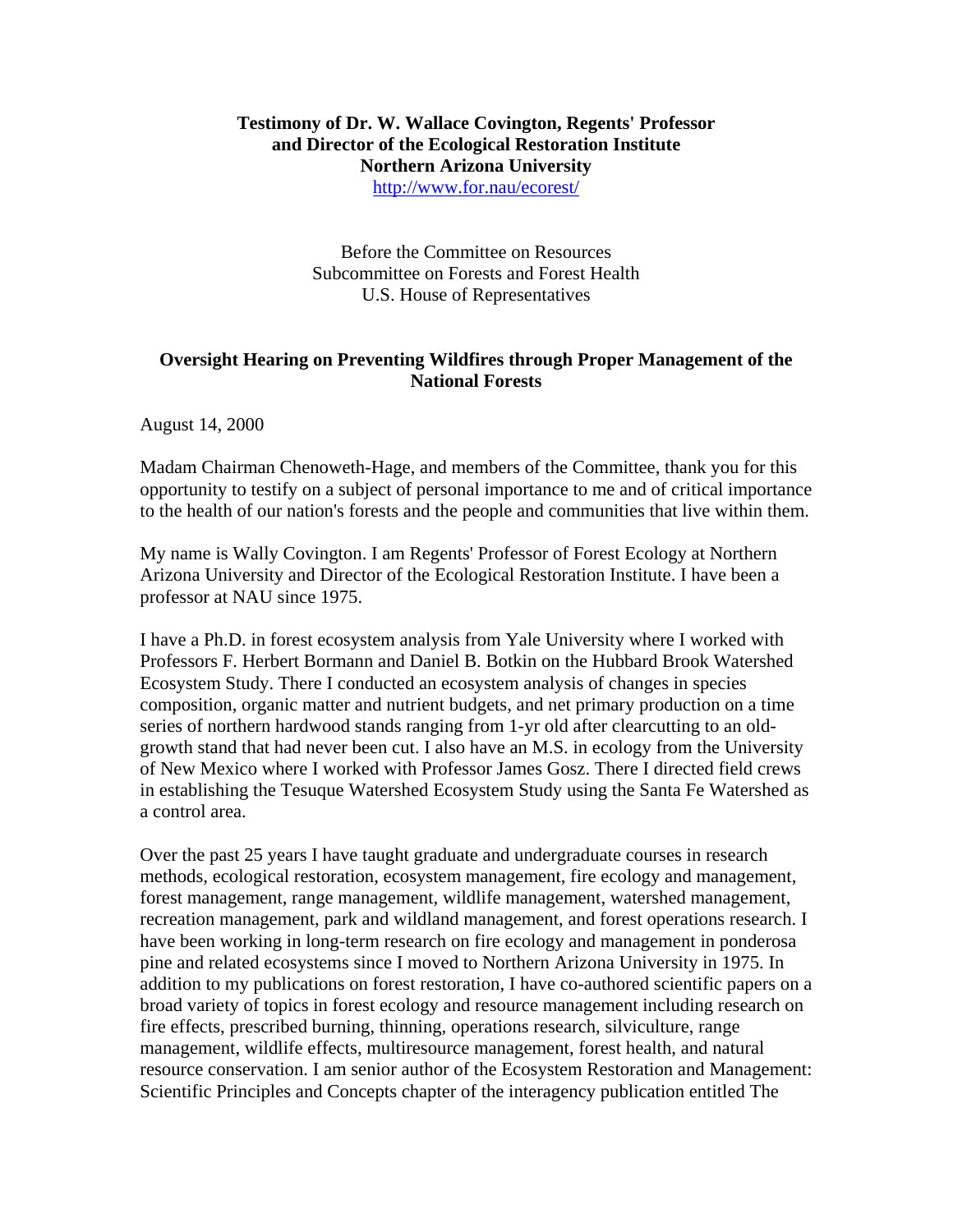Ecological Stewardship Reference. I am a member of numerous professional societies including the Ecological Society of America, the International Society for Ecosystem Health, the Society for Conservation Biology, the Natural Areas Association, the Soil and Water Conservation Society, the Society for Range Management, and the Society of American Foresters. I am also a member of the Society for Ecological Restoration and am outgoing chair of its Science and Policy Working Group. In addition to publishing in the scientific literature I have been actively involved in outreach efforts to natural resource professionals, community leaders, and the general public on issues related to forest ecosystem management.

Although the general principles that I will discuss apply to the vast majority of the West's dryer forest types, I will focus my testimony on ponderosa pine forests. As the GAO has pointed out over 90 percent of the severe crown fire damage nationally is in this forest type.

It is an unfortunate set of circumstances that have led to this hearing. Scientists have predicted the current forest crisis for the last 75 years (Leopold 1924, Weaver 1943). In 1994 I was senior author on a review paper (Attachment One) in which I stated that we could anticipate exponential increases in the severity and extent of catastrophic fire. It is not a prediction I ever wanted to come true. In that same paper, I also suggested that we have a narrow window of opportunity to take preventative actions to restore forest health and minimize the losses of civilian and firefighter lives as well as the mounting damage to our nation's natural resources.

We have been extremely lucky that no lives have been lost so far this season. In some respects we were lucky that the Cerro Grande Fire occurred in the fireshed for Los Alamos, a town that had perhaps the best evacuation plan in the nation. The forest is full of communities that have poor escape routes and little capability for evacuation in the event of a fast moving fire. It is not likely that our luck will continue. The Viveash Fire traveled 9 miles and burned 20,000 acres in a 24-hour period. Given such a rate of spread in heavy forest fuels there is no way that we will be able to evacuate vulnerable mountain communities in time to prevent the loss of lives. Clearly, if we do not do something quickly we can expect civilian and firefighter fatalities that are today unimaginable. I commend the Committee and Congress for taking a problem-solving approach to the current and future fire situation.

I am an optimist who believes with thoughtful action, adequate resources and public and private leadership we can begin to solve this crisis. There are three points I intend to make in my testimony that will contribute to the solution.

1. We have a solid body of scientific information to begin applying ecologically based forest restoration treatments to protect people, communities, and the forests surrounding them. As we proceed we should continue to build on that knowledge through continued research, monitoring and adaptive management.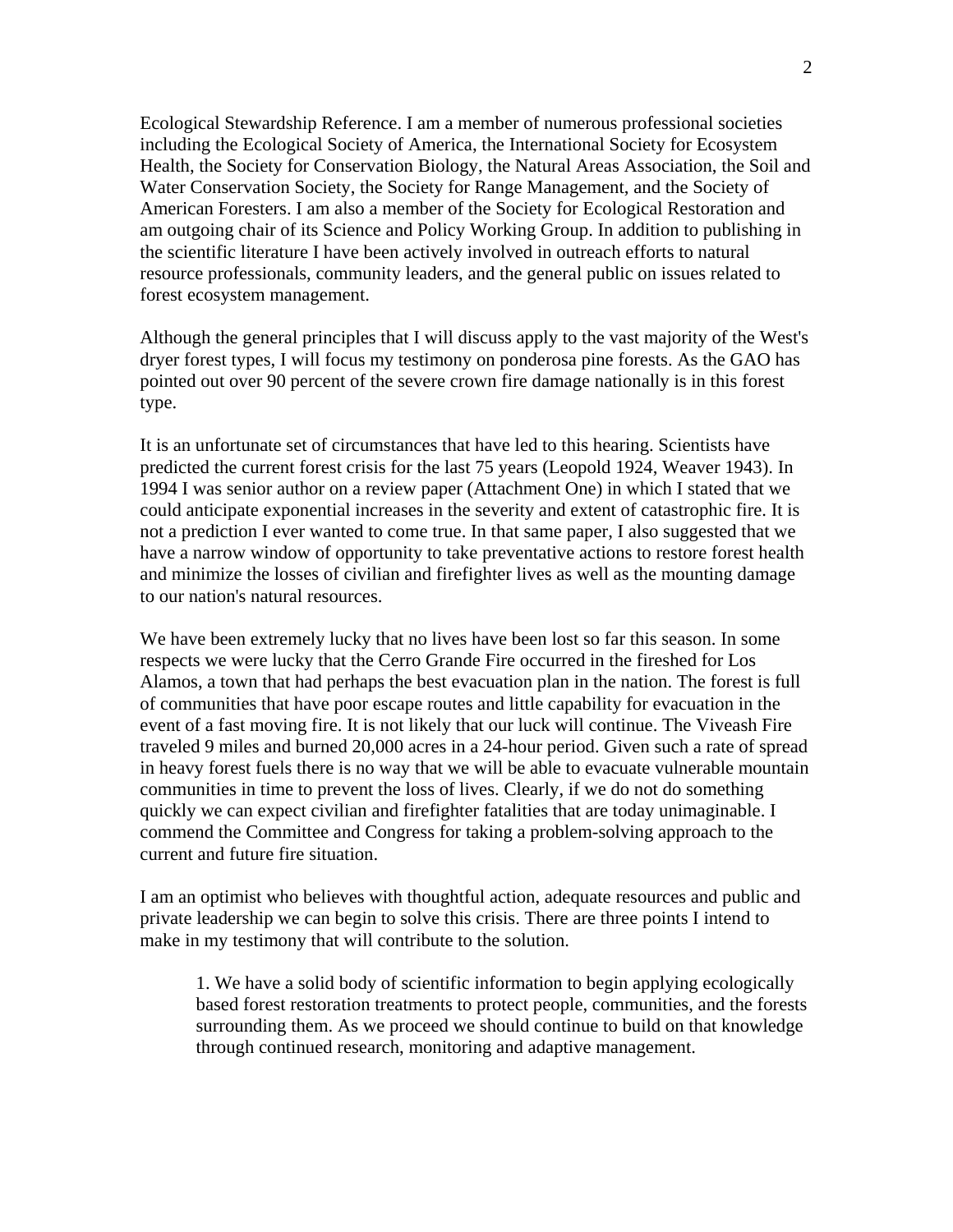2. The solution to catastrophic wildfire must include more than the wildland/urban interface. It is unclear how large a barrier would have been needed to protect Los Alamos under the extreme conditions and power of the Cerro Grande Fire. In addition, there are economic, social and aesthetic reasons that these communities exist in the forest. Communities are inextricably linked in many ways to the forests that surround them. People live in forested areas because they love forested habitats. They don't want to live in a fire-scarred landscape.

3. There are emerging models of communities working to reduce the threat of fire while restoring the forest for its full suite of values. Their success depends on meaningful community collaboration, human and financial resources and adequate scientific support to make well informed management decisions. Congress, federal agencies, universities, and non-governmental organizations must support these communities to help them achieve success.

# **We have a solid body of scientific information to begin the process of forest restoration that will protect people, communities and the forest.**

There is much wailing and gnashing of teeth by activists, members of the lay public, and even some within the academic community about the scientific basis of forest restoration. Some of the arguments are founded on differences of opinion about desirable ecological conditions for western forestlands. Others stem from differences of opinion about whether public lands should be used for consumptive resource use, especially by wood products or grazing interests, or for individual uses and/or non-consumptive uses. At times individuals use what might best be described as pseudoscientific arguments to try to advance a particular cause.

By pseudoscience, I mean a set of theories, assumptions, and methods erroneously advanced as science. Pseudoscience stands in contrast to science, which is based on attempts to objectively discover the truth about a natural system. The scientific method has been developed as a systematic way to discover truth, or more specifically to avoid being fooled by biases about how we imagine that things might be. A.D. Bradshaw (1993) of the University of Liverpool in England has presented a particularly cogent discussion of the need for objectivity in ecological restoration work. Otherwise, he fears that arguments over restoration objectives and approaches will tend to degenerate into decisions and actions based on intuition and impressions instead of the best knowledge available. He goes on to state that, "With this goes the belief that good restoration is intuitive, stemming from feelings rather than logical understanding, and that because of this it is only learned by experience... Certainly nobody should ever decry the importance of intuition...Yet applied to the exclusion of other principles, these beliefs will destroy the efficiency and effectiveness of restoration ecology..."

Restoration ecology, he posits, must be based on six cardinal points:

1. Awareness of other work.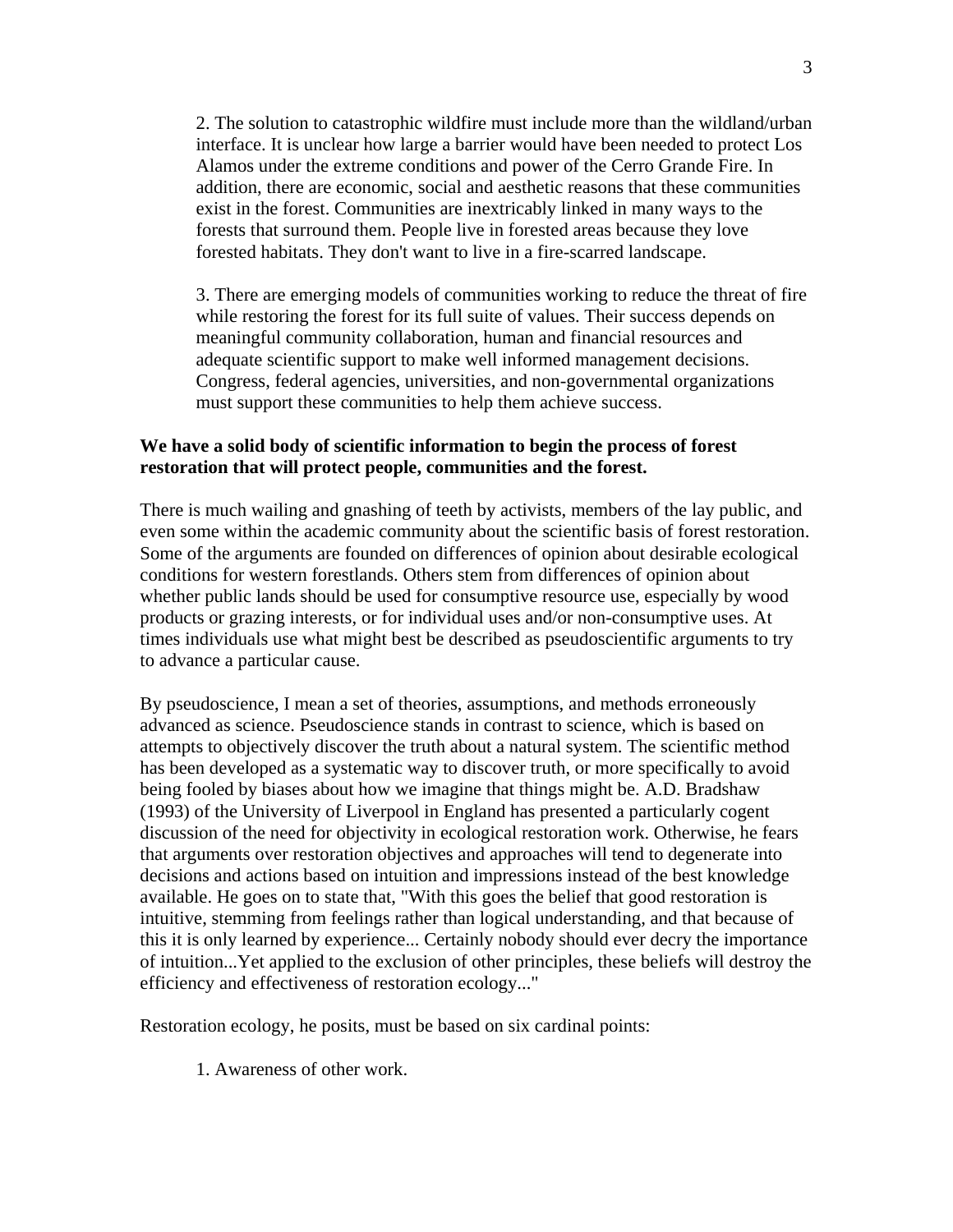2. Preparedness to carry out proper experiments to test ideas.

3. Preparedness to monitor fundamental parameters in a restoration scheme.

4. Further tests and experiments suggested by these monitoring observations.

5. The restoration of functioning ecosystems in which a whole variety of species is involved.

6. Published results.

There is abundant scientific research that began in the 1890's and continues today that provides a sound scientific framework for implementing the science and practice of restoration. We have solid information about presettlement forest conditions, changes in fire regimes over the last century, deterioration of overall ecosystem health, and ecological responses to thinning and prescribed burning-the key elements of any attempt to restore ecosystem health in ponderosa pine and related ecosystems. We know that current overcrowded stands of trees do not sustain the diversity of wildlife and plants that existed a century ago. We know this by examining the data of early naturalists and scientists. We also know this to be true from primary research. Scientists that have compared biological diversity of overstocked stands-stands that have had decades of fire exclusion--with open, park-like stands that have not had severe fire regime disruption, have found greater plant diversity, greater insect diversity, and greater bird diversity. Similar studies have also found greater old-growth tree vigor and resistance to insect attack in open, park-like stands-stands similar to those present before settlement. We also know that stopping ecologically based forest restoration that includes thinning, is not saving the forest as some would like you to believe, but only contributing to its demise and causing severe losses to the wealth of species that depend on it.

Research across the Intermountain West has shown that restoration treatments substantially reduce fire hazard by thinning trees to decrease tree canopy density, break up interconnected canopy fuels, raise the crown base height, and then reduce accumulated forest floor fuels and debris with prescribed fire. Fire alone is usually inadequate. Without thinning, fire can lead to increased mortality, especially among old growth trees.

Restoration thinning enhances the productivity (growth) of trees, allowing young trees to develop old-growth characteristics such as large size and full crowns. Perhaps most importantly, restoration has been shown to increase rapidly the productivity of native understory grasses and herbs, the species that make up 90-99% of the plant biological diversity in western fire-adapted forests. The resources provided by abundant understory vegetation-seeds, flowers, fruits, and cover-translate into key wildlife habitat components. For example, the number of butterfly species and individuals increased within two years in Arizona sites that had received ecological restoration treatments.

A variety of restoration options are being investigated at research sites across the West, applying treatments developed locally by scientists, managers, environmental activists,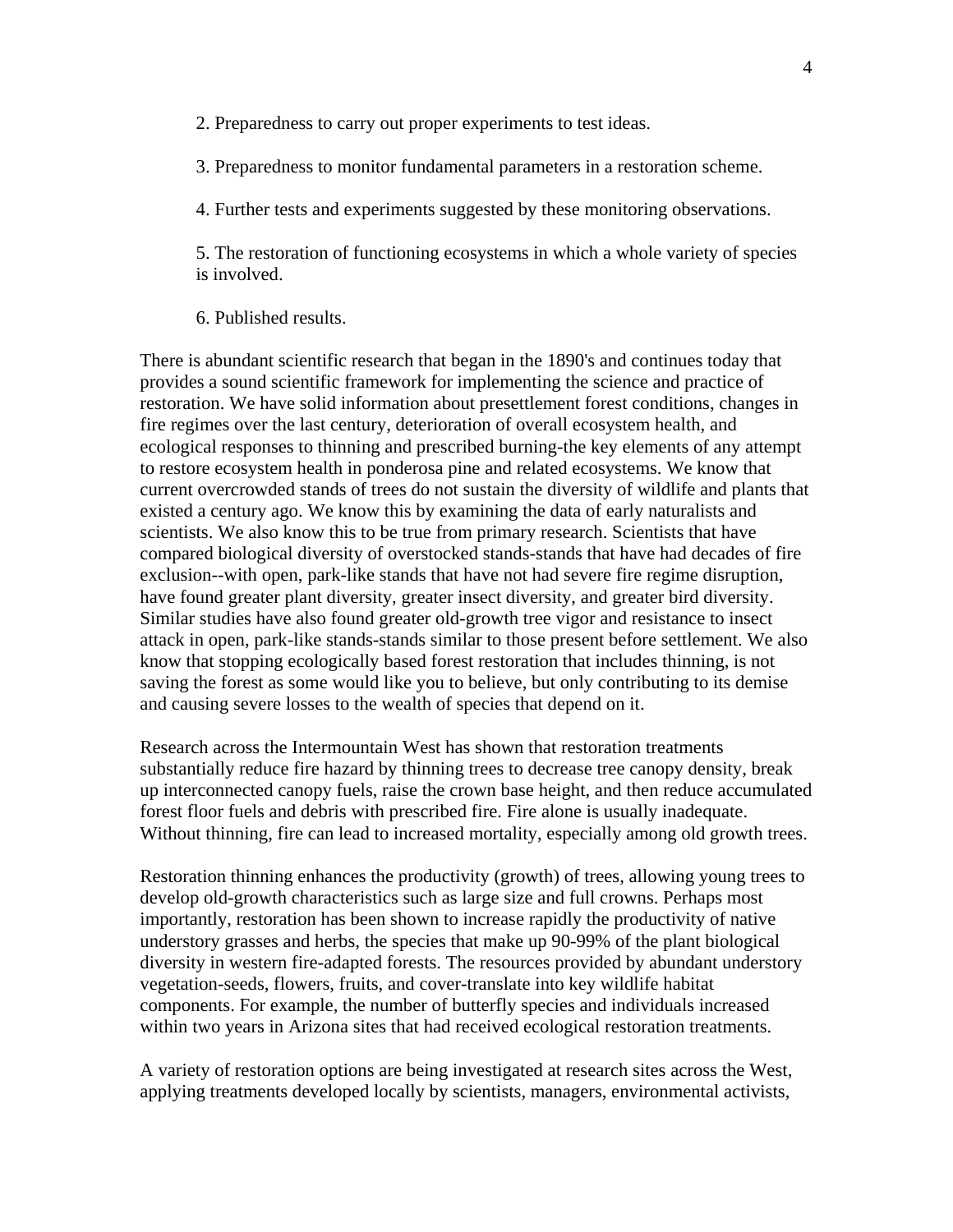resource users, and members of the public. It is important to continue and expand the research effort, but at the same time it is imperative that we accept the responsibility to apply the extensive knowledge we already have, before more forests are lost. Restoration faces many challenges, because ecosystems have been highly fragmented and degraded by decades of overuse. It is not necessarily simple nor is success always guaranteed. But the preponderance of research clearly indicates that restoration management approaches stand in striking contrast to the destructive effects of unnaturally intense fires. Clearly the risks of inaction far outweigh the risks of scientifically based restoration treatments.

The actions that others and I believe should be taken to restore the ecological integrity of ponderosa pine forests and therefore reduce the threat of crown fire are well known. I do not advocate a "one-size fits all approach" but rather crafting management approaches based on the location under analysis, its presettlement condition, and its relationship to the broader ecosystem and the communities that live within it. In this sense, ecological restoration should not be viewed as a strict recipe or a rigid set of prescriptions. Rather, ecological restoration should be viewed a broad intellectual framework for restoring and enhancing not only ecosystem health, but also sustainable human uses of the land.

At the Ecological Restoration Institute we have developed some general principles for restoration of ponderosa pine ecosystems http://www.for.nau/ecorest/. In general, treatment design should:

\* Strive to emulate, insofar as is practical, natural ecosystem patterns and processes. In ecological restoration we refer to these natural conditions as "reference conditions". In most cases for ponderosa pine forests this includes fewer trees per acre; retaining older trees and removing the excess trees thus opening up the forest canopy to promote increased numbers and species of plants and grasses.

\* Seek to incorporate human needs with ecosystem conservation goals. For example, in many circumstances it may be desirable to deviate from strict-sense restoration prescriptions to accommodate specific uses by humans, endangered species, or other ecosystem management objectives.

\* Recognize that ecologically based restoration treatments not only provide fuel breaks to stop crown fires from spreading across the landscape, but also enhance resource values and minimize the risk of environmental degradation.

\* Be based on comprehensive economic analysis. Initially the cost of presuppression treatments and restoration appears large, however, when compared to the cost of fire suppression, property loss, environmental services lost (such as water), potential loss of lives and other factors it is relatively small. As others have said, we can either pay now, or pay much more later.

\* Recognize that initial costs will be higher than maintenance costs. For example, in a degraded forest the cost of restoration can be as high as \$700/acre. Following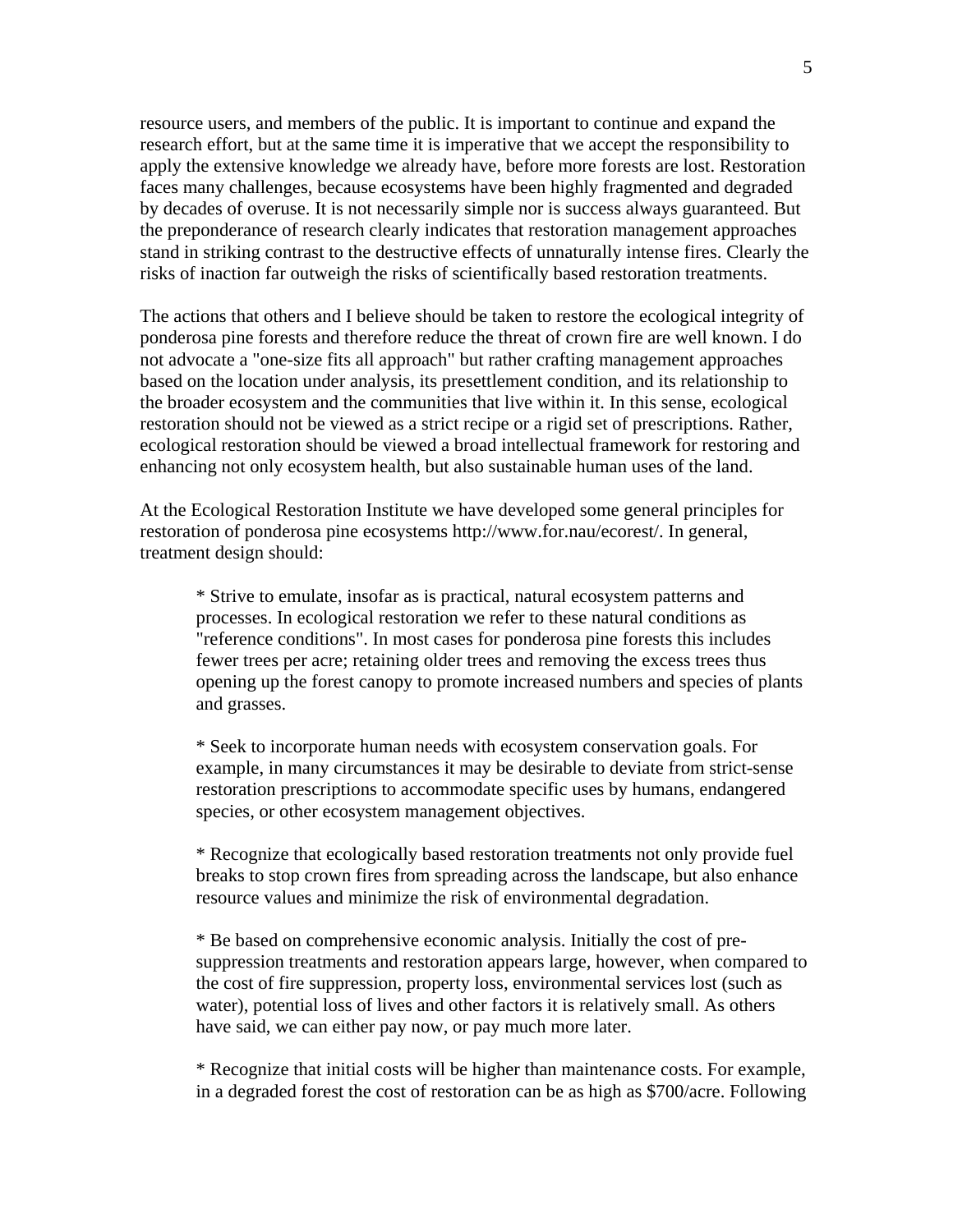treatment, prescribed, low-intensity fire can be used as the primary tool at a much lower cost, as little as \$40/acre for large areas.

\* Recognize that agency staff capacity and operational funds are limited and must be increased to meet the challenge. In the near term, fire suppression costs will continue to mount and implementing pre-suppression treatments will require resources as well.

\* Consider the potential for the creation of new restoration based jobs and industries. Many new jobs will be created throughout the nation as a consequence of implementing ecological restoration. Furthermore, in many situations the woody material could be removed and used to produce wood products to provide jobs and offset some of the costs of the restoration.

This is not to suggest that we do not need more research or that we should not continue to learn from current treatments so that we can improve future treatments. One of the most important contributions the scientific community could make to improve land management is to develop monitoring protocols that are simply applied, affordable, understandable to land managers and that can be quickly synthesized to inform adaptive management.

This need for continued research and monitoring is particularly acute for processes that operate at the landscape scale. For example, with regard to endangered and threatened species as well as many other species occupying the forest, we need more information on wide-ranging animals that we cannot gather until there are more and larger restoration treatments in place. Ironically some critics of forest restoration argue that before we can implement landscape scale restoration treatments we must know the effects of treatments on this scale-a Catch-22 argument.

### **The solution to catastrophic wildfire must include more than the wildland/urban interface.**

The Cerro Grande fire has focused policy attention on the need to create defensible perimeters around communities in the wildland/urban interface. Without a doubt we need to take action to secure communities. However, my fear is that by defining the "urban/wildland interface" as some sort of narrow ring around a town to protect property, we will miss the whole reason for the existence of forest communities. A town is not just the place where people have homes. Communities are in the forest because they are emotionally, economically, and socially linked and dependent on the forest. When we consider the areas that need immediate treatment we should consider the human community "impact area"--the entire area that if impacted by a catastrophic fire, will undermine the health and livelihood of a community.

The Forest Service Cohesive Strategy includes one aspect of this greater impact area I've mentioned by identifying watersheds as important areas of focus. An excellent example is the Santa Fe Watershed, a 17,000-acre area that provides 40% of the water supply for the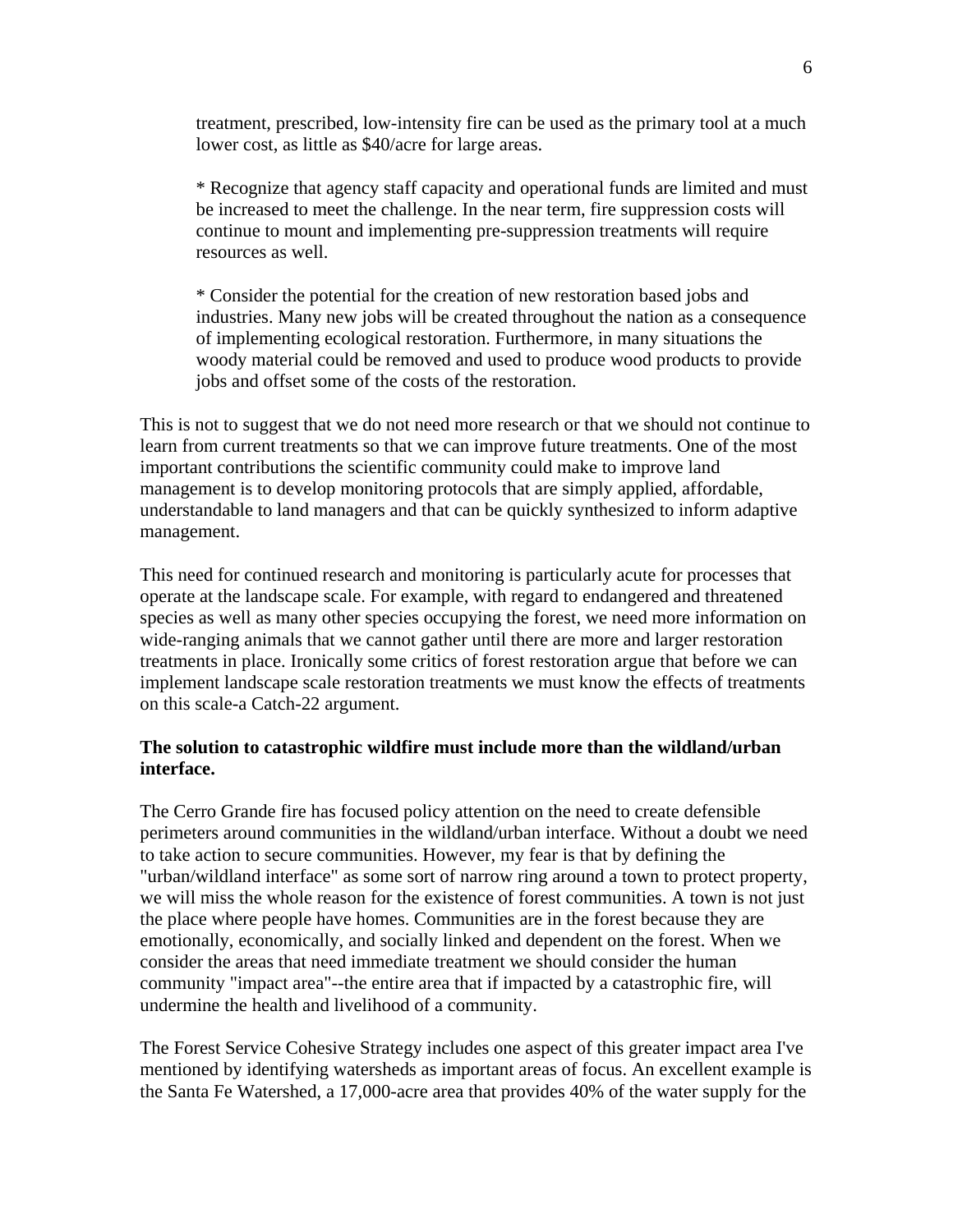city. In June, my colleague Tom Swetnam and I attended a meeting in Santa Fe to provide science-based recommendations for treating the watershed. The conditions in the Santa Fe watershed are remarkably similar to the conditions that existed around Los Alamos prior to the fire. The fact that the City of Santa Fe, the Forest Service, the Santa Fe Watershed Association (including the Sierra Club, the Audubon Society, and the Nature Conservancy), and citizens are actively designing pre-suppression treatments is commendable. I am hopeful that meaningful restoration actions can be taken in the Santa Fe Watershed and surrounding areas before a tragedy similar to Los Alamos hits Santa Fe.

A second example of an important impact area beyond the town site itself is the San Francisco Peaks north of Flagstaff, Arizona. Recreation and tourism contributes significantly to the Flagstaff economy. A wildfire at the Snowbowl ski area or along one of the many popular trails on the peaks could have a significant impact on many small businesses dependent on recreation dollars. Although it is critical that we design treatments to protect the property of Flagstaff residents, it will be fruitless in the long run if their economic livelihood and quality of life disappears.

Another reason that attention cannot be narrowly focused on a ring around the city is because it will fail to address one of the most contentious issues of our time, the protection of endangered species. Wildfire in the Southwest contributes to the loss of essential habitat for many of these vulnerable species because they are not adapted to stand replacing fires. According to a recent draft plan by the Coconino National Forest, over the last ten years the nesting habitats of seven northern goshawks and six Mexican spotted owls have been eliminated or severely altered by stand replacement fires in the vicinity of the San Francisco Peaks.

There are numerous factors that contribute to the decline of species in this country but the biggest threats, according to experts like E.O. Wilson, a Harvard conservation ecologist, are habitat destruction and degradation. Degradation of habitat occurs for many reasons but one of the most severe factors is the elimination of important ecological processes, such as the periodic, low-intensity burns that characterize the fire dependent ponderosa pine forest. By not restoring the forest we contribute to the decline of habitat and the collision between society and nature.

From a conservation biology perspective (conservation biology deals with the biology of rare and declining species), one of the most critical needs for species conservation is the ecological restoration of the core areas of greater ecosystems. Core areas are large areas that are managed as source areas for native plants and animals to disperse across the larger landscape. Core areas are typically, but not always, wilderness areas, National Park backcountry, and similar undeveloped areas. In the ponderosa pine type, these core areas are often even more overcrowded by unnaturally dense stands of trees than is the rest of the landscape. As such, our parks, wilderness areas, and other reserve areas are at a much greater risk of catastrophic crown fire than is the rest of the landscape. Furthermore, because of the importance of these areas as strongholds of biological diversity, their loss to crown fire is a much more critical blow to biological diversity than are fires in other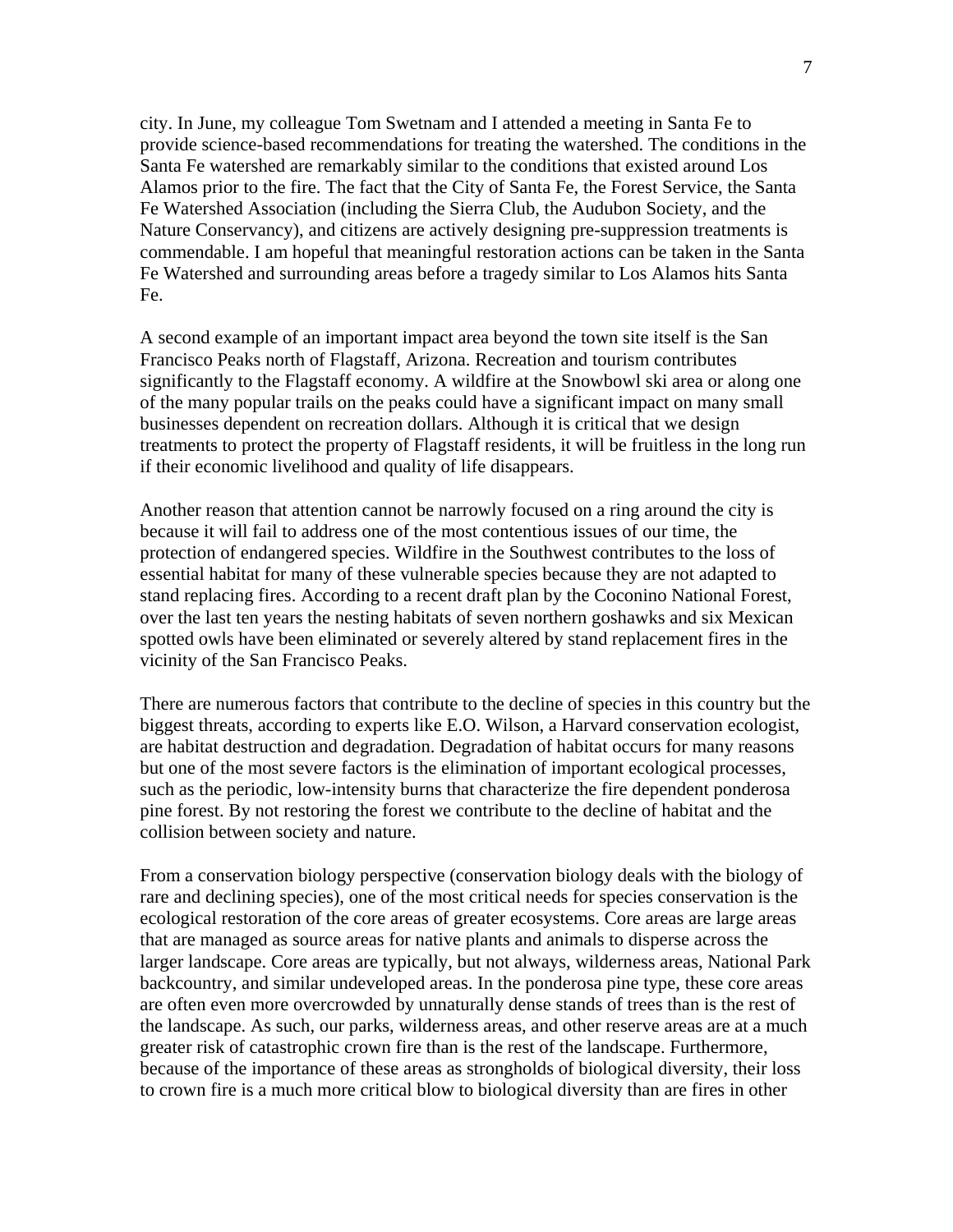areas. If we are serious about restoring ecosystem health we must confront the difficult problem of how to restore these critical core areas and do so immediately. At the very least we should seek to protect them with a defensible perimeter using restoration based fuel breaks much as we are trying to do with urban areas.

### **There are emerging models of communities working to reduce the threat of fire while restoring the forest for its full suite of values**

Designing restoration and fuel reduction strategies that protect towns is not easy because of the social, economic and philosophical ties people have to forests. In addition, even with broad support for treatments there are some people and organizations who will choose not to participate, yet will litigate if the approaches don't match their ideology. The towns working to implement fire risk reduction and the ecological restoration of forests are developing important models for accomplishing protection. In addition, their experiences are an important source of information that should be used by decisionmakers, agency officials and others for adapting their own ways of operating to support community-based decisions.

For the past three years the Grand Canyon Forests Partnership has worked to develop and implement strategies to prevent catastrophic fire and restore the ecological integrity of ponderosa pine forests around Flagstaff. Over fifteen public and private organizations participate in the Partnership. Members include Northern Arizona University, the Coconino National Forest, the City of Flagstaff fire department, the Chamber of Commerce, the Grand Canyon Trust and many others. The group was formed in response to the volatile fire season of 1996. During that season fires were a constant threat within the city limits and two wildfires in the Coconino National Forest demonstrated the vulnerability of the San Francisco Peaks to fire. In fact, it was the decision to re-deploy fire fighters from the Hochderffer fire in the Coconino National Forest to a fire within the Flagstaff City limits that resulted in the Hochderffer fire growing to approximately 16,000 acres.

The goal of the Partnership is to analyze 100,000 acres of forest surrounding Flagstaff and within that area to treat approximately 30,000 strategically located acres to achieve fire protection for the town and the San Francisco Peaks. Although there are aggressive fuel reduction treatments underway on city property and on private property in the city, the Partnership recognizes the social and economic importance of applying ecologically based restoration to the forest surrounding Flagstaff. The Ecological Restoration Institute at Northern Arizona University in collaboration with the Rocky Mountain Research Station and others is developing the science-based treatments, research and monitoring that are essential for developing effective approaches. Developing the science behind each treatment is a critical part of achieving community consensus and responding to criticism. Other important activities include developing economically viable approaches to restoration by promoting and developing the use of small diameter trees (where feasible), community outreach and education, and exploration of restoration based employment options.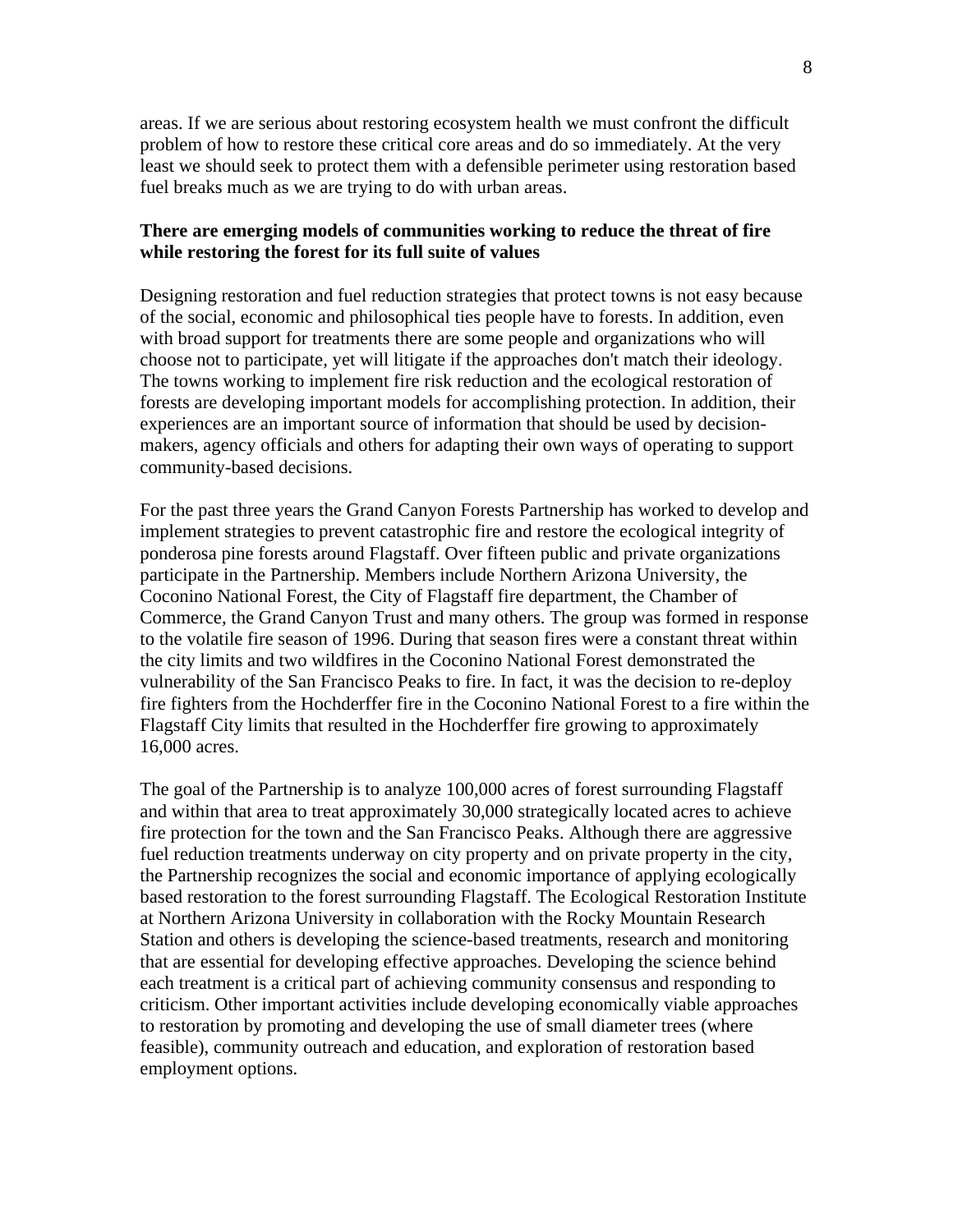#### **What Congress Can Do**

There are several constructive steps Congress and the federal agencies can take to improve our current situation.

1. Treatments to reduce fire threat and restore the ecological integrity of forests should become the single biggest priority of forest management policy and the land management agencies working in the Intermountain West. As you will recall the 1999 GAO report pointed out that the Forest Service has estimated that 39 million acres of Forest Service lands are at high risk to catastrophic wildfire in that region alone.

2. Congress should provide adequate resources to the agencies to maximize treatments. Senator Domenici's amendment to the Fiscal Year 2001 Interior Appropriations Bill in the Senate provides \$240 million in pre-suppression money to treat forests to prevent fire. This legislation represents pro-active thinking but the resources to accomplish the job are still insufficient. Compare this appropriation to the estimated one billion dollars needed to compensate victims and repair the landscape after the Cerro Grande Fire. A simple extrapolation of recent rates of increase in crown fire damage suggests that within the next decade acres burned could easily double whereas costs for fire suppression and compensation could approach four billion dollars annually.

3. Wherever possible, Congress and the land management agencies should support the positive collaboration of forest communities to design ecologically based restoration treatments. This includes: producing high quality, timely environmental review documents; elevating the production of the review documents to a top priority; assisting communities to develop economically viable opportunities for restoration products; and assisting to develop new employment opportunities in restoration.

4. Support the development of science-based restoration treatments.

To move forests from their current degraded conditions to healthy, diverse, and productive ecosystems requires knowledge. Our lack of understanding of how naturally functioning ponderosa pine forests function and the ecological and social implications of changed forest conditions has led to the current situation we now face with regard to catastrophic fire, endangered species and the social and economic upset of forest communities.

The Ecological Restoration Institute at Northern Arizona University is generating significant knowledge about pine forest restoration and working to get that information into the hands of communities and land managers that can apply it on the ground. With each treatment we learn more and can incorporate that knowledge into the next set of treatments.